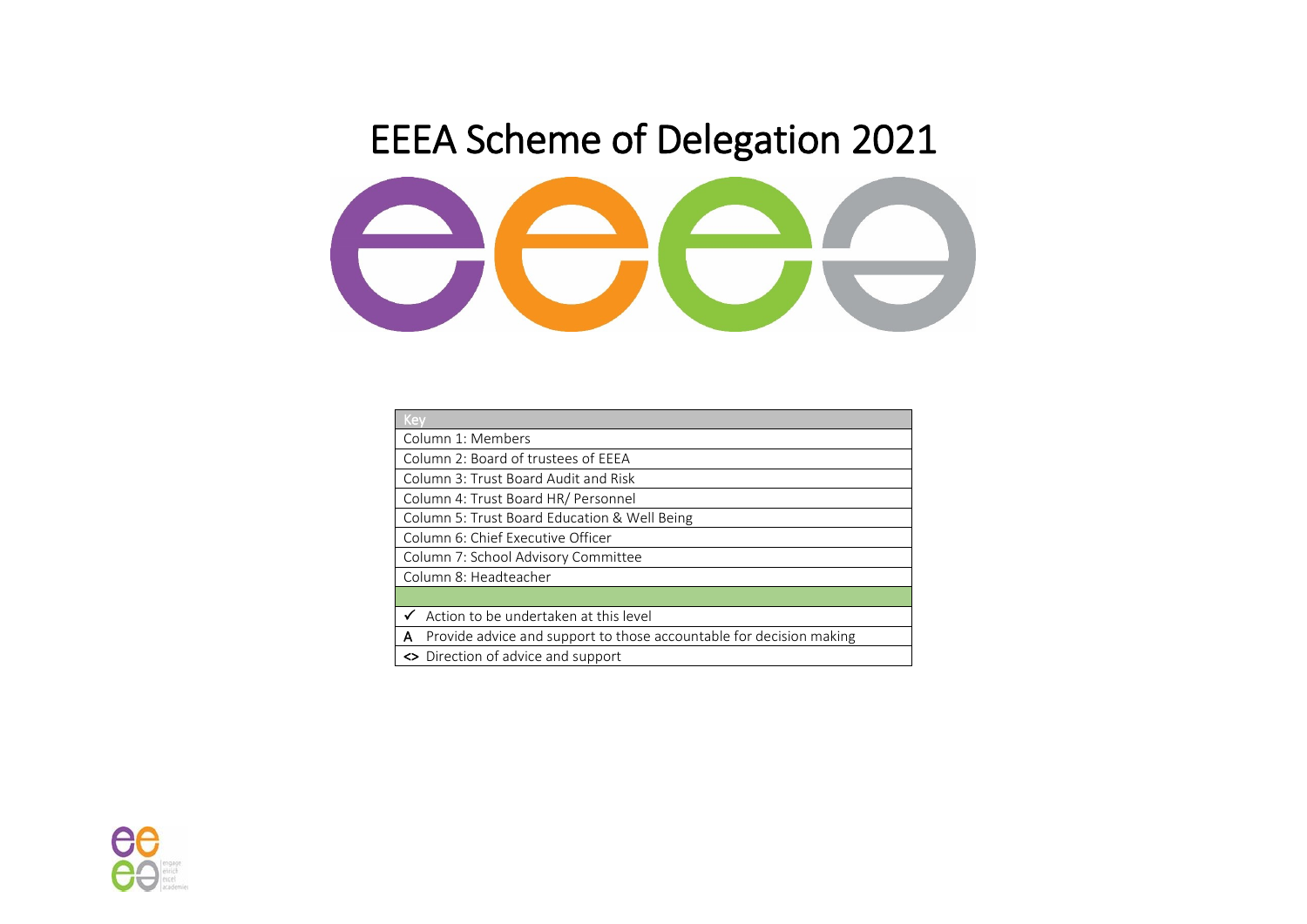|                   |                                                                                                              | <b>Delegation</b>    |                                                                                      |                           |                     |                              |                                   |                      |              |
|-------------------|--------------------------------------------------------------------------------------------------------------|----------------------|--------------------------------------------------------------------------------------|---------------------------|---------------------|------------------------------|-----------------------------------|----------------------|--------------|
| Area              | <b>Decision</b>                                                                                              | <b>Members</b>       | <b>Trust</b><br>Board                                                                | TB Audit &<br><b>Risk</b> | TB HR/<br>Personnel | Education<br>& Well<br>being | <b>CEO</b>                        | LAC                  | Headteacher  |
|                   |                                                                                                              |                      |                                                                                      | Governance Framework      |                     |                              |                                   |                      |              |
|                   | Members: Appoint/Remove                                                                                      | ✓                    |                                                                                      |                           |                     |                              |                                   |                      |              |
|                   | Trustees: Appoint/Remove                                                                                     | $\checkmark$         | $\blacktriangledown$                                                                 |                           |                     |                              |                                   |                      |              |
|                   | Role descriptions for members                                                                                | $\checkmark$         |                                                                                      |                           |                     |                              |                                   |                      |              |
|                   | Role descriptions for trustees/chair/ specific<br>roles/committee/council members agree:                     |                      | $\checkmark$                                                                         |                           |                     |                              | <a< td=""><td></td><td></td></a<> |                      |              |
| People            | Parent trustee/committee/council member: elected                                                             |                      | $\checkmark$                                                                         |                           |                     |                              |                                   | $\blacktriangledown$ |              |
|                   | Board committee chairs: appoint and remove                                                                   |                      | $\checkmark$                                                                         | ✓                         | ✓                   | ✓                            | <a< td=""><td></td><td></td></a<> |                      |              |
|                   | School committee/council chairs: appoint and<br>remove                                                       |                      | ✓                                                                                    |                           |                     |                              | $\prec$ A                         |                      |              |
|                   | Clerk to board: appoint and remove                                                                           |                      | ✓                                                                                    |                           |                     |                              |                                   |                      |              |
|                   | Clerk to school committee: appoint and remove                                                                |                      | $\blacktriangledown$                                                                 |                           |                     |                              |                                   |                      | $\checkmark$ |
|                   | Articles of Association: review and agree                                                                    | $\blacktriangledown$ | <a< td=""><td></td><td></td><td></td><td><a< td=""><td></td><td></td></a<></td></a<> |                           |                     |                              | <a< td=""><td></td><td></td></a<> |                      |              |
| Systems           | Governance structure (committees) for the trust:<br>establish and review annually                            |                      | ✓                                                                                    |                           |                     |                              | $\triangleleft$                   |                      |              |
| And<br>Structures | Terms of reference for board committees and<br>scheme of delegation for school committees: agree<br>annually |                      | ✓                                                                                    |                           |                     |                              | $\prec$ A                         |                      |              |
|                   | Skills audit: complete and recruit to fill gaps                                                              |                      | ✓                                                                                    |                           |                     |                              | $<\mathsf{A}\mathsf{>}$           | $\checkmark$         | А            |
|                   | Annual self-review of trust board and committees:<br>complete annually                                       |                      |                                                                                      |                           |                     |                              |                                   |                      |              |
|                   | Annual self-review of school committees: complete<br>annually                                                |                      | ✓                                                                                    |                           |                     |                              |                                   | ✓                    |              |
|                   | Chair's performance: carry out 360 review<br>periodically                                                    |                      | ✓                                                                                    |                           |                     |                              |                                   |                      |              |
|                   | Trustee/school committee contribution: review<br>annually                                                    |                      | ✓                                                                                    |                           |                     |                              |                                   |                      |              |
|                   | Succession: plan                                                                                             |                      | $\checkmark$                                                                         |                           |                     |                              |                                   |                      |              |
|                   | Annual schedule of business: agree                                                                           |                      | $\blacktriangledown$                                                                 | $\checkmark$              | $\checkmark$        | $\checkmark$                 | $<$ A                             |                      |              |
|                   | Annual schedule of business for school committee:<br>agree                                                   |                      | $\blacktriangledown$                                                                 |                           |                     |                              | A >                               |                      | А            |

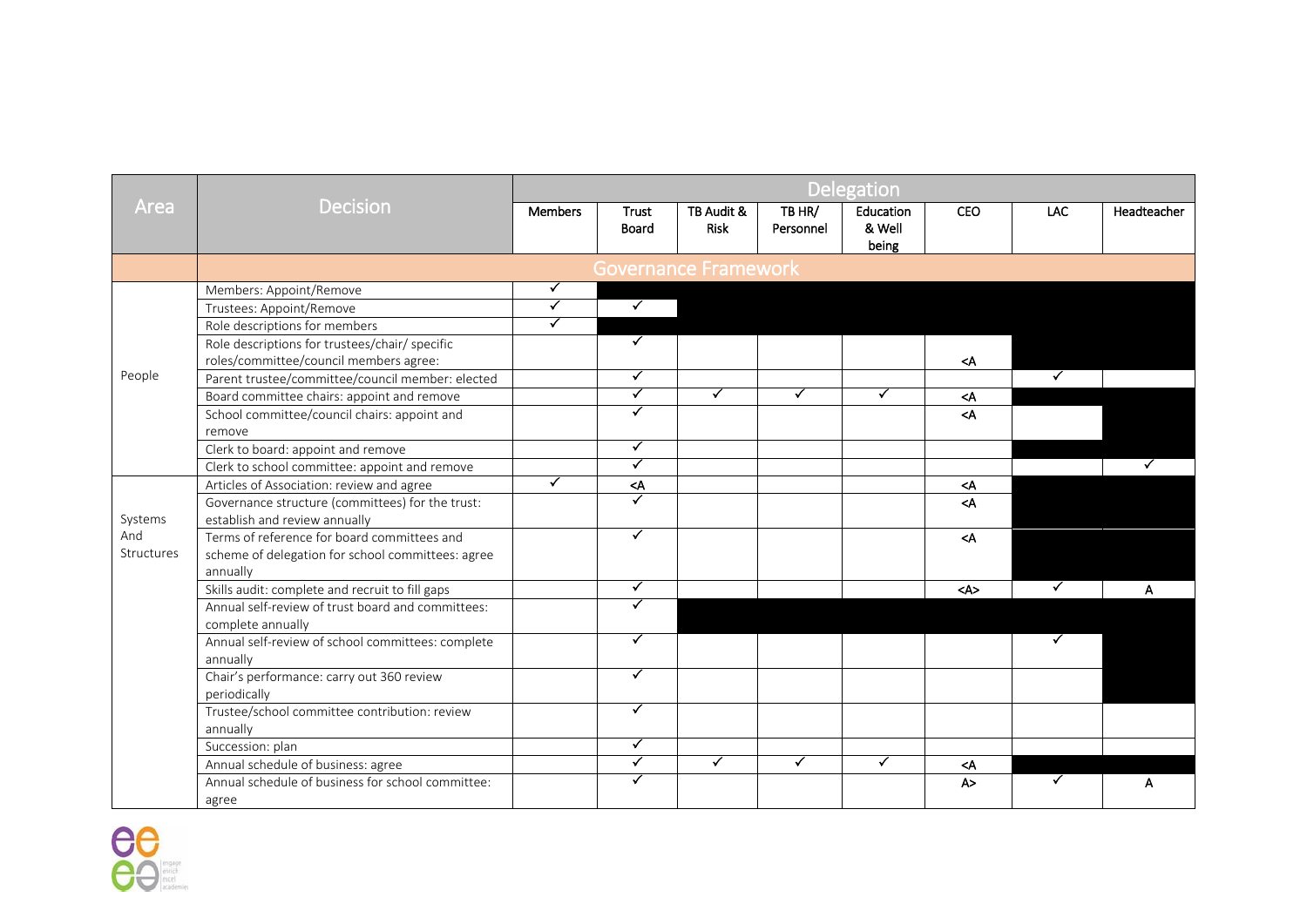|                    |                                                                                                                                                                                                                                                                                                                                                                                 |                | <b>Delegation</b>  |                        |                                                                                                                   |                              |                                   |                           |             |
|--------------------|---------------------------------------------------------------------------------------------------------------------------------------------------------------------------------------------------------------------------------------------------------------------------------------------------------------------------------------------------------------------------------|----------------|--------------------|------------------------|-------------------------------------------------------------------------------------------------------------------|------------------------------|-----------------------------------|---------------------------|-------------|
| Area               | <b>Decision</b>                                                                                                                                                                                                                                                                                                                                                                 | <b>Members</b> | <b>Trust Board</b> | TB Audit &<br>Risk     | TB HR/<br>Personnel                                                                                               | Education<br>& Well<br>being | <b>CEO</b>                        | LAC                       | Headteacher |
|                    |                                                                                                                                                                                                                                                                                                                                                                                 |                |                    | Reporting              |                                                                                                                   |                              |                                   |                           |             |
| Reporting          | Publication on trust and schools' websites of all<br>required details on governance arrangements:<br>ensure                                                                                                                                                                                                                                                                     |                | ✓                  | $\blacktriangledown$   |                                                                                                                   | ✓                            | $<$ A                             |                           |             |
|                    | Annual report on performance of the trust:<br>submit to members and publish                                                                                                                                                                                                                                                                                                     |                | $\checkmark$       |                        |                                                                                                                   | ✓                            | $\leq$ A                          |                           |             |
|                    | Annual report and accounts including accounting<br>policies, signed statement on regularity, propriety<br>and compliance, incorporating governance<br>statement demonstrating value for money:<br>submit                                                                                                                                                                        |                | $\checkmark$       | $\leq$ A               |                                                                                                                   |                              | $\leq$ A                          |                           |             |
|                    | Annual report on work of school committee:<br>submit to trust and publish                                                                                                                                                                                                                                                                                                       |                |                    |                        |                                                                                                                   |                              |                                   | ✓                         | A           |
|                    |                                                                                                                                                                                                                                                                                                                                                                                 |                |                    | <b>Being Strategic</b> |                                                                                                                   |                              |                                   |                           |             |
| Being<br>Strategic | Determine trust wide policies which reflect the<br>trust's ethos and value (facilitating discussions<br>with unions where appropriate) including:<br>admissions; charging and remissions; complaints;<br>expenses; health and safety; premises<br>management; data protection and FOI; staffing<br>policies including capability; discipline, conduct<br>and grievance: approve |                |                    |                        |                                                                                                                   |                              | <a< td=""><td></td><td></td></a<> |                           |             |
|                    | Determine school level policies which reflect the<br>school's ethos and values to include e.g.<br>admissions; SEND; safeguarding and child<br>protection; curriculum; behaviour; approve                                                                                                                                                                                        |                |                    |                        | ✓                                                                                                                 |                              | A >                               |                           |             |
|                    | To implement the school safeguarding policy                                                                                                                                                                                                                                                                                                                                     |                |                    |                        |                                                                                                                   |                              | A >                               | $\boldsymbol{\mathsf{A}}$ | ✓           |
|                    | Central spend / contribution: agree                                                                                                                                                                                                                                                                                                                                             |                | $\checkmark$       | $<$ A                  |                                                                                                                   |                              | $\prec$ A                         |                           |             |
|                    | Management of risk: establish register, review<br>and monitor                                                                                                                                                                                                                                                                                                                   |                | ✓                  | $<$ A                  | <a< td=""><td><math>\blacktriangledown</math></td><td><a></a></td><td><math>\checkmark</math></td><td>✓</td></a<> | $\blacktriangledown$         | <a></a>                           | $\checkmark$              | ✓           |
|                    | Engagement with stakeholders                                                                                                                                                                                                                                                                                                                                                    | ✓              | ✓                  | ✓                      | ✓                                                                                                                 | ✓                            | ✓                                 | ✓                         | ✓           |

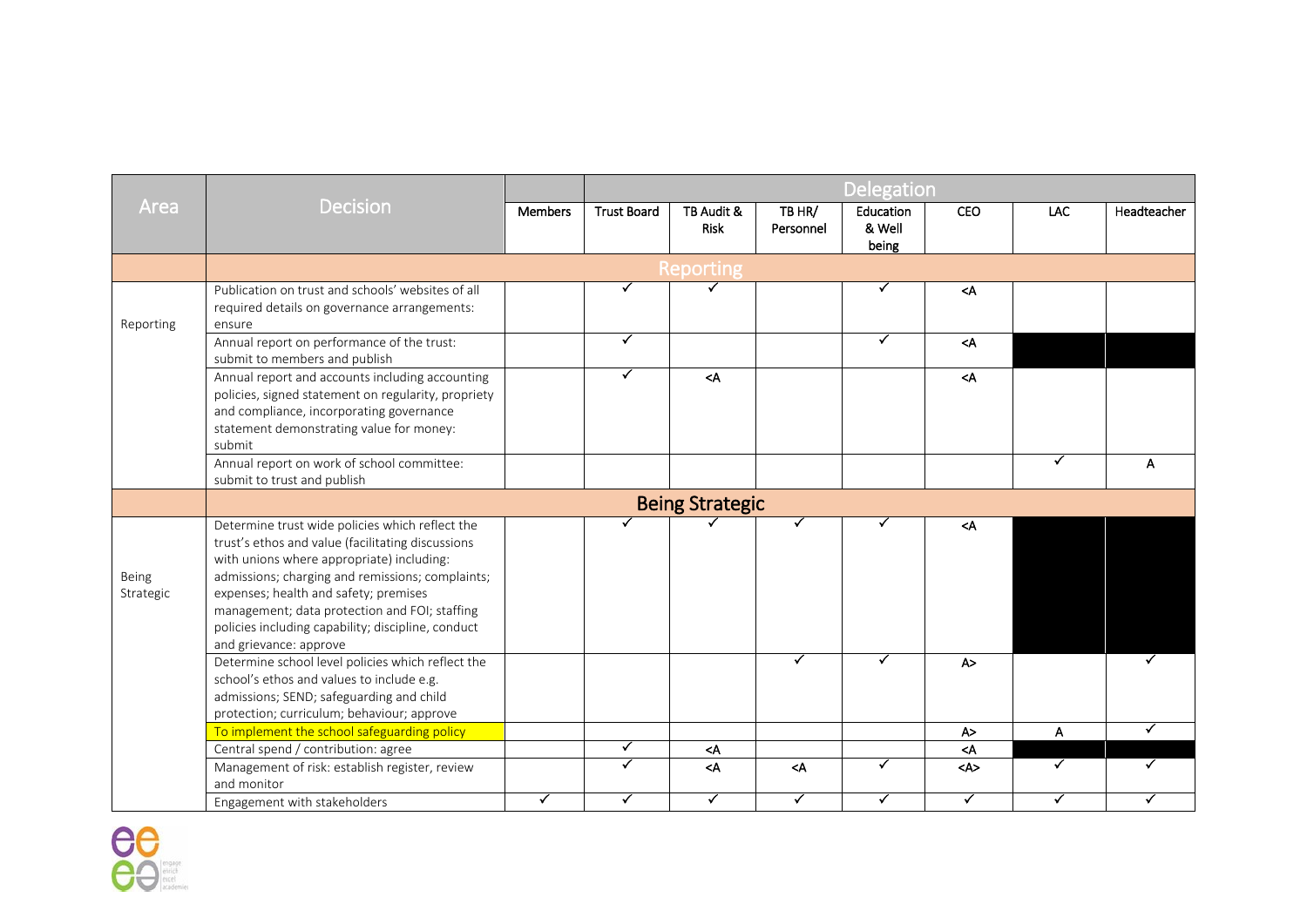| Trust's vision and strategy, agreeing key priorities<br>and key performance indicators (KPIs) against<br>which progress towards achieving the vision can<br>be measured: determine |                                                                    |  | ≺A                                |   |  |
|------------------------------------------------------------------------------------------------------------------------------------------------------------------------------------|--------------------------------------------------------------------|--|-----------------------------------|---|--|
| Schools vision and strategy, agreeing key<br>priorities and key performance indicators (KPIs)<br>against which progress towards achieving the<br>vision can be measured: determine |                                                                    |  | A>                                |   |  |
| Chief Executive Officer                                                                                                                                                            |                                                                    |  |                                   |   |  |
| Headteacheers: appoint and dismiss                                                                                                                                                 |                                                                    |  |                                   |   |  |
| Budget plan to support delivery of trust key<br>priorities: agree                                                                                                                  | <a< td=""><td></td><td><a< td=""><td></td><td></td></a<></td></a<> |  | <a< td=""><td></td><td></td></a<> |   |  |
| Budget plan to support delivery of school key<br>priorities: agree                                                                                                                 |                                                                    |  |                                   | А |  |
| Trust's staffing structure: agree                                                                                                                                                  | <a< td=""><td></td><td><a< td=""><td></td><td></td></a<></td></a<> |  | <a< td=""><td></td><td></td></a<> |   |  |
| School staffing structure: agree                                                                                                                                                   |                                                                    |  |                                   |   |  |

|                       |                                                                                          |                |                |                                                                             |                                                     | <b>Delegation</b>   |                                   |      |             |
|-----------------------|------------------------------------------------------------------------------------------|----------------|----------------|-----------------------------------------------------------------------------|-----------------------------------------------------|---------------------|-----------------------------------|------|-------------|
| Area                  | <b>Decision</b>                                                                          | <b>Members</b> | Trust<br>Board | TB Audit &<br><b>Risk</b>                                                   | TB HR/<br>Personnel                                 | Education<br>& Well | <b>CEO</b>                        | LAC. | Headteacher |
|                       |                                                                                          |                |                |                                                                             |                                                     | being               |                                   |      |             |
|                       |                                                                                          |                |                | <b>Ensuring Financial Probability</b>                                       |                                                     |                     |                                   |      |             |
|                       | Chief Operating Officer for delivery of trusts<br>detailed accounting processes: appoint |                |                | <a< td=""><td></td><td></td><td><a< td=""><td></td><td></td></a<></td></a<> |                                                     |                     | <a< td=""><td></td><td></td></a<> |      |             |
| Ensuring<br>Financial | Trust's scheme of financial delegation: establish<br>and review                          |                |                |                                                                             |                                                     |                     | $\triangleleft$                   |      |             |
| Probability           | School's scheme of financial delegation: establish<br>and review                         |                |                |                                                                             |                                                     |                     | <a< td=""><td></td><td></td></a<> |      |             |
|                       | External auditor's report: receive and respond                                           |                |                | <a< td=""><td></td><td></td><td><a< td=""><td></td><td></td></a<></td></a<> |                                                     |                     | <a< td=""><td></td><td></td></a<> |      |             |
|                       | CEO pay award: agree                                                                     |                |                | <a< td=""><td><a< td=""><td></td><td></td><td></td><td></td></a<></td></a<> | <a< td=""><td></td><td></td><td></td><td></td></a<> |                     |                                   |      |             |
|                       | Headteachers pay award: agree                                                            |                |                |                                                                             |                                                     |                     |                                   |      |             |
|                       | Staff appraisal procedure and pay progression:<br>review and agree                       |                |                |                                                                             |                                                     |                     | A>                                |      |             |
|                       | Benchmarking and trust wide value for money:<br>ensure robustness                        |                |                |                                                                             |                                                     |                     |                                   |      |             |
|                       | Benchmarking and school value for money:<br>ensure robustness                            |                |                |                                                                             |                                                     |                     |                                   |      |             |

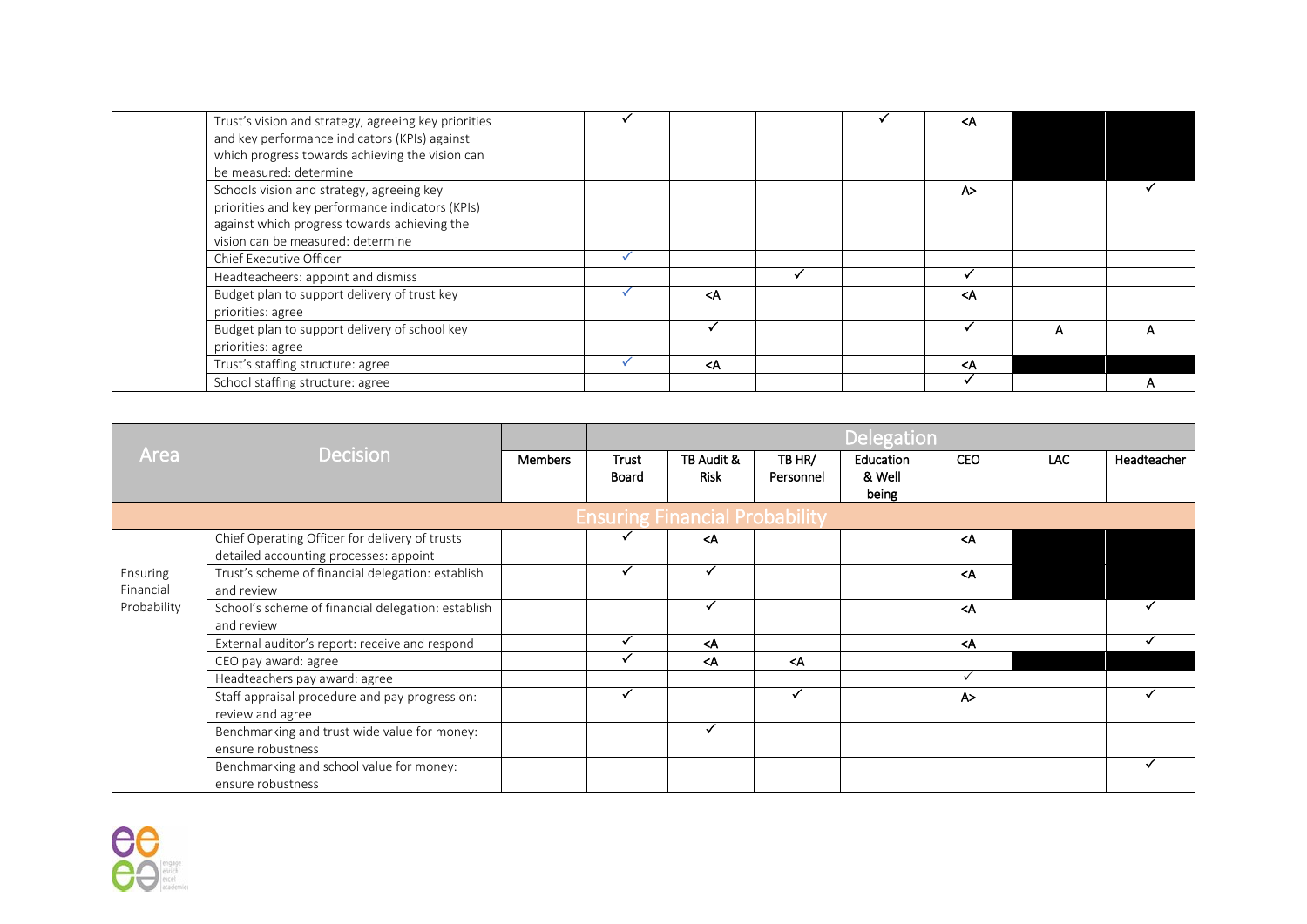|            | Develop trust wide procurement strategies and<br>efficiency savings programme                                 |                |                    |                           |                                                     |                                      |                                    |              |             |
|------------|---------------------------------------------------------------------------------------------------------------|----------------|--------------------|---------------------------|-----------------------------------------------------|--------------------------------------|------------------------------------|--------------|-------------|
|            | Review and approve trust wide procurement<br>strategies and efficiency savings programme                      |                |                    |                           |                                                     |                                      |                                    |              |             |
|            |                                                                                                               |                |                    |                           |                                                     | <b>Delegation</b>                    |                                    |              |             |
| Area       | <b>Decision</b>                                                                                               | <b>Members</b> | <b>Trust Board</b> | TB Audit &<br><b>Risk</b> | TB HR/<br>Personnel                                 | <b>Education &amp;</b><br>Well being | <b>CEO</b>                         | LAC.         | Headteacher |
|            |                                                                                                               |                |                    | <b>Holding to Account</b> |                                                     |                                      |                                    |              |             |
| Holding to | Auditing and reporting arrangements for matters<br>of compliance (eg safeguarding, H&S,<br>employment): agree |                |                    |                           |                                                     |                                      | <a< td=""><td>A</td><td></td></a<> | A            |             |
| Account    | Reporting arrangements for progress on key<br>priorities: agree                                               |                |                    | $\triangleleft$           | $\triangleleft$                                     | $\triangleleft$                      |                                    |              |             |
|            | Performance management of the Chief Executive<br>Officer: undertake                                           |                |                    |                           | <a< td=""><td></td><td></td><td></td><td></td></a<> |                                      |                                    |              |             |
|            | Performance management of school principal:<br>undertake                                                      |                |                    |                           |                                                     |                                      |                                    | $\lt A$      |             |
|            | Trustee monitoring: agree arrangements                                                                        |                | $\checkmark$       |                           |                                                     |                                      | <a< td=""><td></td><td></td></a<>  |              |             |
|            | School committee member monitoring: agree<br>arrangements                                                     |                |                    |                           |                                                     |                                      |                                    | $\checkmark$ |             |
|            | School committee overall performance<br>monitoring: agree arrangements                                        |                |                    |                           |                                                     |                                      | $<$ A                              |              |             |

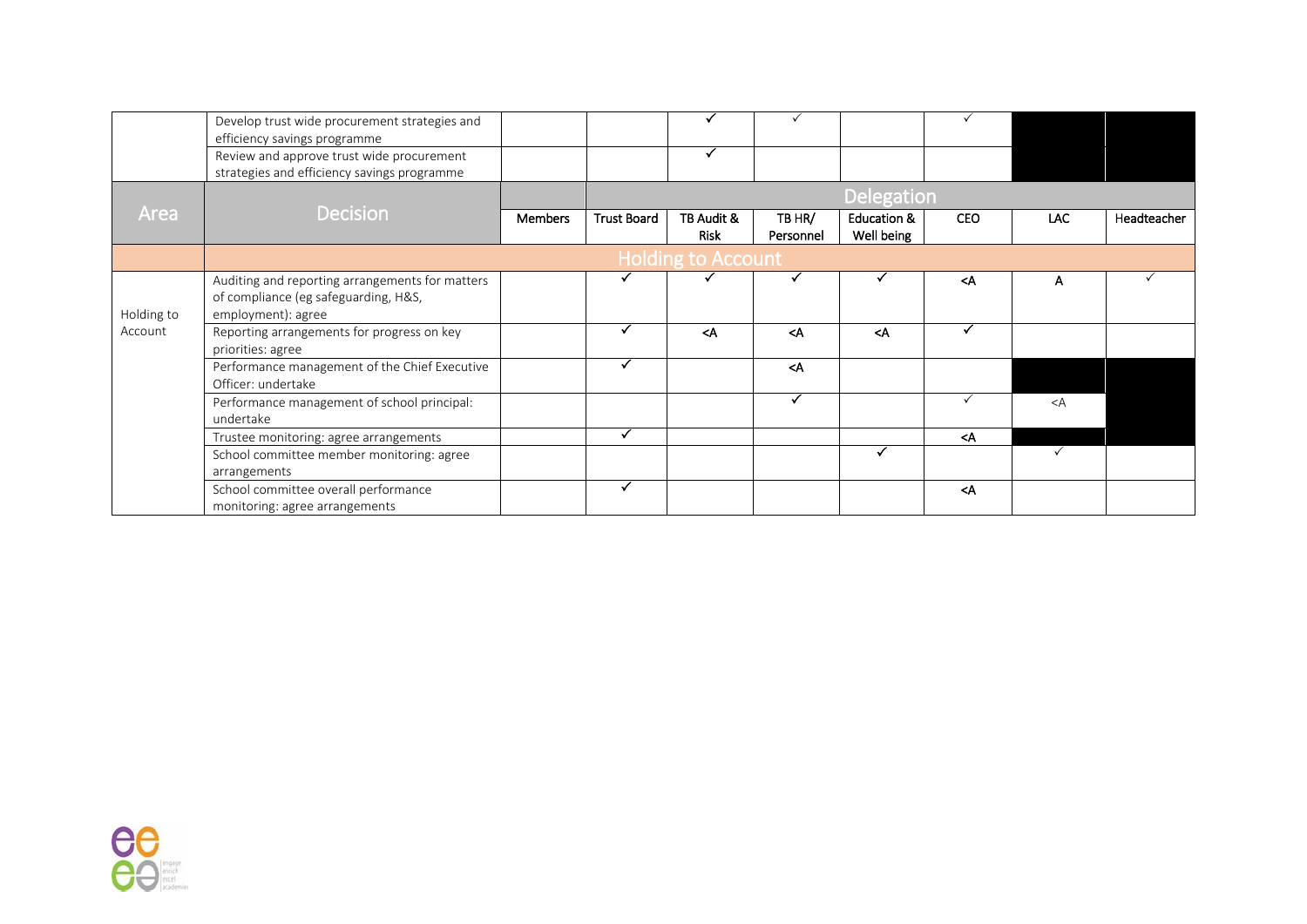| <b>Delegated Duty</b>                                                                         | <b>Value</b>                                                                   | <b>Delegated Authority</b>                        | <b>Method</b>                                                                                                                                                                                  |
|-----------------------------------------------------------------------------------------------|--------------------------------------------------------------------------------|---------------------------------------------------|------------------------------------------------------------------------------------------------------------------------------------------------------------------------------------------------|
| Ordering Goods and<br>Services (raising<br>requisitions)                                      | Up to £,3000                                                                   | <b>Budget Holder</b>                              | Selection from preferred supplier<br>list unless agreed otherwise with<br><b>SBM</b>                                                                                                           |
|                                                                                               | £3001 to £5000                                                                 | As above plus Headteacher                         | Minimum of two quotes                                                                                                                                                                          |
|                                                                                               | £5001 to £50,000                                                               | With agreement from the LAC                       | Minimum of three quotes                                                                                                                                                                        |
|                                                                                               | Over £50,000                                                                   | <b>Trustees</b>                                   | Formal tendering process, Formal<br>tendering process, e-tendering<br>portal, called Find a Tender Service<br>(FTS)                                                                            |
|                                                                                               | Authority to accept other than lowest<br>quotation or tender                   | <b>Trustees</b>                                   |                                                                                                                                                                                                |
| Signatories for cheques,<br><b>BACS</b> payment<br>authorisations and other<br>bank transfers | Up to £10,000. any two signatory,<br>different to person authorising the order | Any two signatory<br>Headteacher<br>Member of SLT |                                                                                                                                                                                                |
|                                                                                               | Over £10,000 two signatories plus<br>approval at BFC                           | Any two signatory<br>Headteacher<br>Member of SLT | Cheque payment taken to finance<br>committee, payment can be agreed<br>in principle before the actual bill has<br>been received (depending on the<br>timing of the meeting and the<br>payment) |
| Signatories for DfE/ESFA<br>grant claims and<br>DfE/ESFA returns                              | Any                                                                            | HT/AO (or as required by DfE/ESFA)                | All returns must go to the LAC for<br>approval                                                                                                                                                 |

Or, in the absence of the Headteacher, his/her nominated deputy

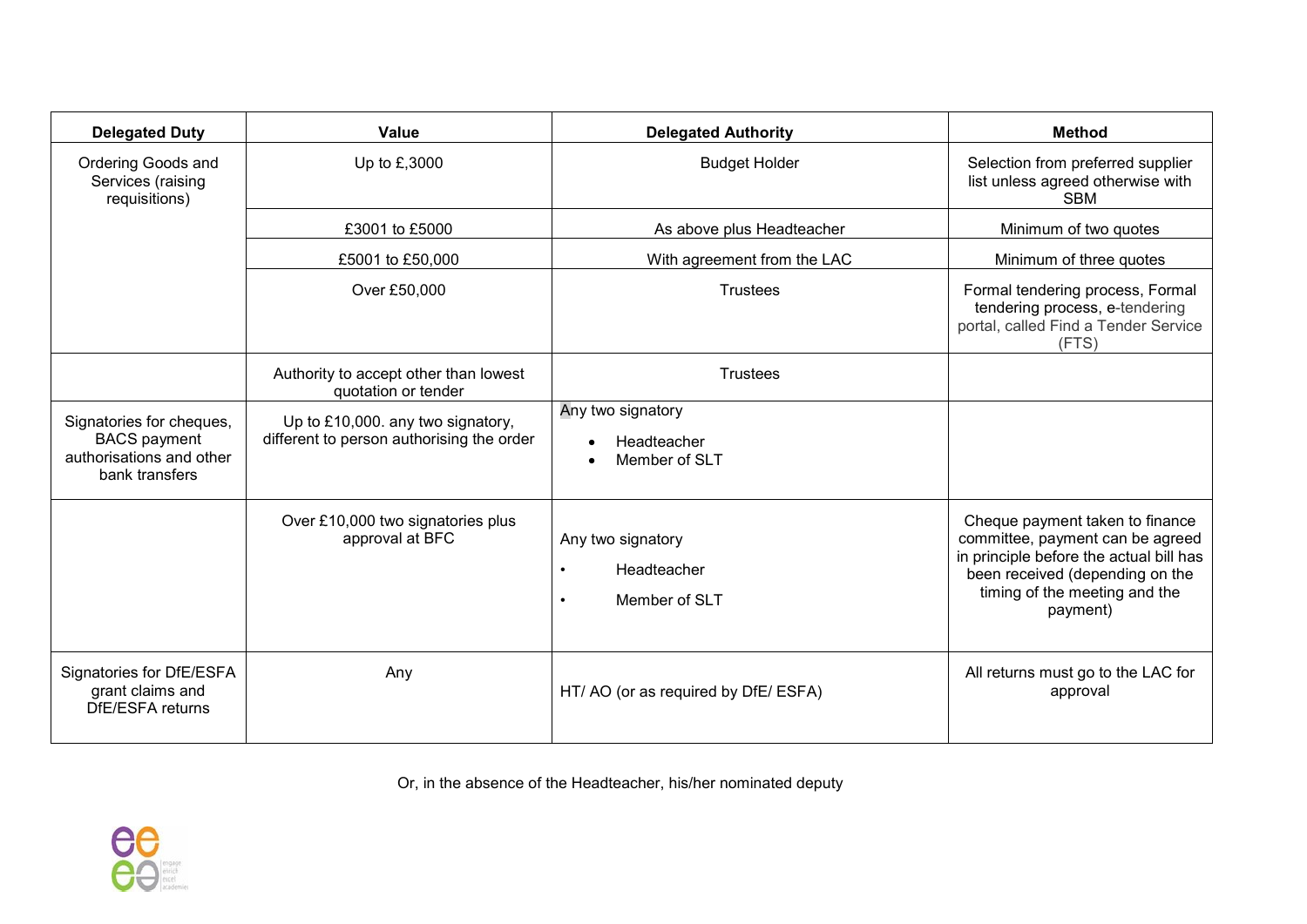| Transfer of budget provision<br>between budget heads                                             | Up to £5000                                                                                            | Headteacher,                               |                                                                                                             |
|--------------------------------------------------------------------------------------------------|--------------------------------------------------------------------------------------------------------|--------------------------------------------|-------------------------------------------------------------------------------------------------------------|
|                                                                                                  | Over £5000                                                                                             | <b>LAC</b>                                 |                                                                                                             |
| Disposal of assets (other than                                                                   | Up to £1000                                                                                            | Headteacher plus SBM                       |                                                                                                             |
| freehold on land or building and<br>heritage assets which must have                              | £1001 to £5000                                                                                         | <b>Finance Committee</b>                   |                                                                                                             |
| SoS approval)                                                                                    | £5001 and above                                                                                        | As above, plus LAC                         |                                                                                                             |
| Write-off of bad debts<br>(annual income is defined as                                           | 1% of total annual income or<br>£45,000 (whichever is smaller)<br>per single transaction.              | LAC, if within criteria otherwise SoS      | In the first year                                                                                           |
| grant income as disclosed in the<br>trust's last set of audited<br>accounts, or to be disclosed) | Cumulatively, 2.5% of total annual<br>income in any one financial year<br>per category of transaction. | Trustees, if within criteria otherwise SoS | If timely, unqualified financial<br>returns for the last two financial<br>years, have not been submitted    |
|                                                                                                  | Cumulatively, 5% of total annual<br>income in any one financial year<br>per category of transaction.   | Trustees, if within criteria otherwise SoS | If timely, unqualified financial<br>returns for the previous two<br>financial years have been<br>submitted. |
| Purchase or sale of any freehold<br>property                                                     | Any                                                                                                    | SoS approval required                      |                                                                                                             |
| Granting or take up of any<br>leasehold or tenancy agreement<br>exceeding five years             | Any                                                                                                    | SoS approval required                      |                                                                                                             |
| Raising invoices to collect                                                                      | Any                                                                                                    | <b>SBM</b>                                 |                                                                                                             |
| income                                                                                           |                                                                                                        |                                            |                                                                                                             |
| Charges for lettings                                                                             | Any                                                                                                    | LAC to approve                             |                                                                                                             |
| <b>Lettings Policy</b>                                                                           |                                                                                                        | SBM to recommend to LAC                    | Within prescribed time limits                                                                               |
| <b>Finance Policy</b>                                                                            |                                                                                                        | COO/AO to recommend to A&R                 | Within prescribed time limits                                                                               |
| Remissions & Charging Policy                                                                     |                                                                                                        | SBM to recommend to LAC                    | Within prescribed time limits                                                                               |